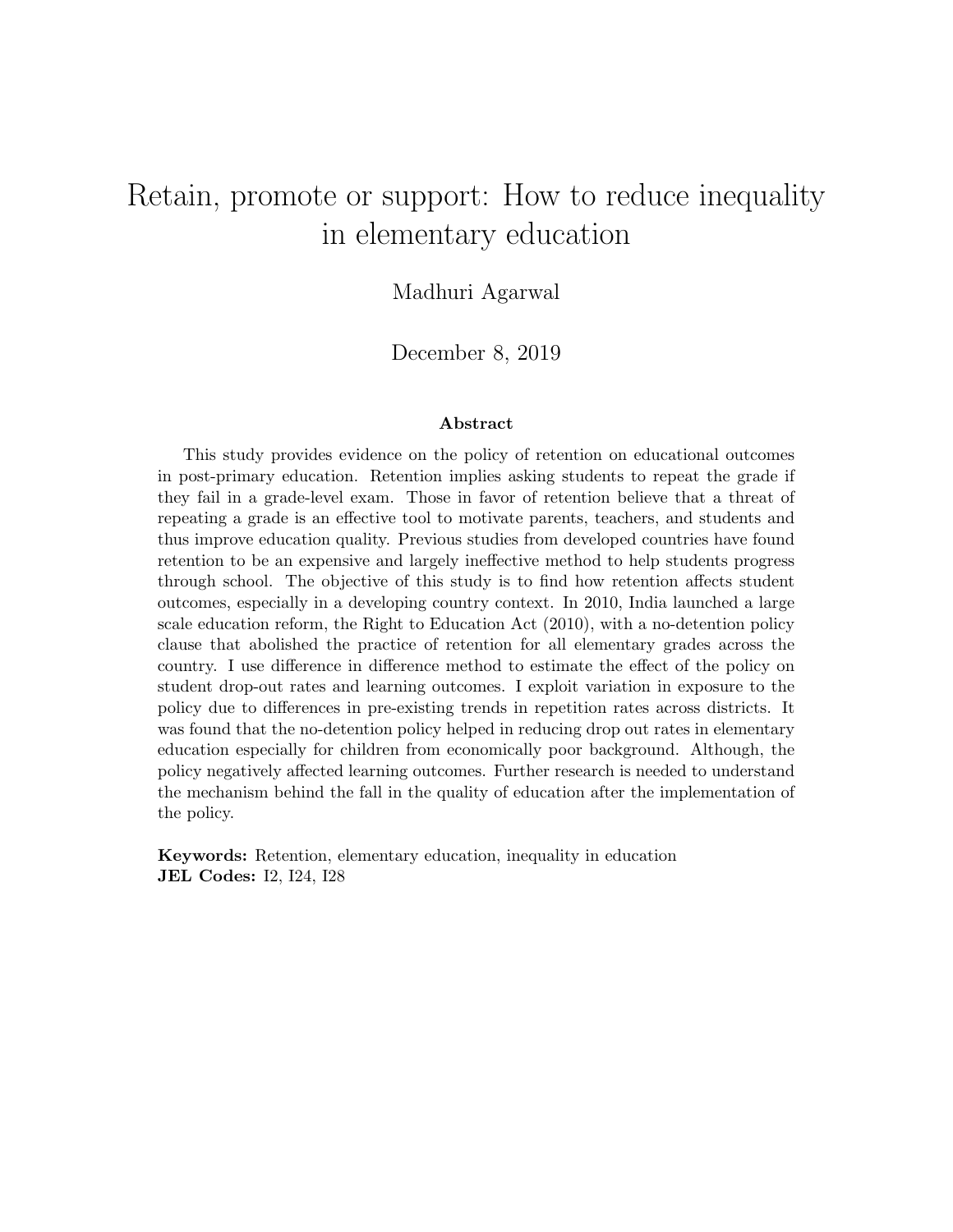## 1 Introduction

Over the last few decades, access to primary education has improved significantly in many parts of the world. The net enrolment ratios in primary education increased by at least 20 percentage points from 1999 to 2012 in 17 countries (UNESCO, [2015\)](#page-13-0). However, many developing countries are still far from reaching the SDG 4 of *inclusive and equitable quality* education for all. There exist huge inequalities in educational opportunity, for instance, in countries such as Ghana, India, Mozambique, Nigeria, and Zambia, the poorest quintile accounts for 30% to 40% of the out-of-school population (UNESCO, [2009\)](#page-13-1). Also, estimates from regional student assessments across the world reveal that even though children are enrolled in schools they have failed to acquire even the most basic literacy and numeracy skills.<sup>[1](#page-0-0)</sup>. Therefore, it is important to identify policies to reduce high drop-out rates and improve learning in order to help children progress successfully through school irrespective of their socio-economic background.

Understanding the existence of a large population of less privileged children who are lagging behind their peers, this study looks at the impact of retention as a policy tool to enable students to progress through school. Proponents of retention believe that asking weak students to repeat will help them in master the skills which they were unable to learn during the failed year. Another reason advocated for retention is to improve monitoring and accountability in schools. Accordingly, a threat of repeating a grade due to failure in an exam is believed to motivate students and parents and send a strong signal to teachers to pay attention to low-achieving students.

What does the evidence say? Studies from developed countries have found retention to be an expensive and largely ineffective method to help weak students (Jimerson et al., [2002\)](#page-13-2). Other studies that found a positive effect of retention report effect size that are either small in magnitude or fade-out over time (Nunes et al., [2018;](#page-13-3) Roderick and Nagaoka,

<sup>&</sup>lt;sup>1</sup> Around 250 million children across the world are unable to acquire basic reading and mathematics skills and more than half of them have stayed in school for at least four years (Altinok et al., [2014;](#page-13-4) UNESCO, [2013\)](#page-13-5)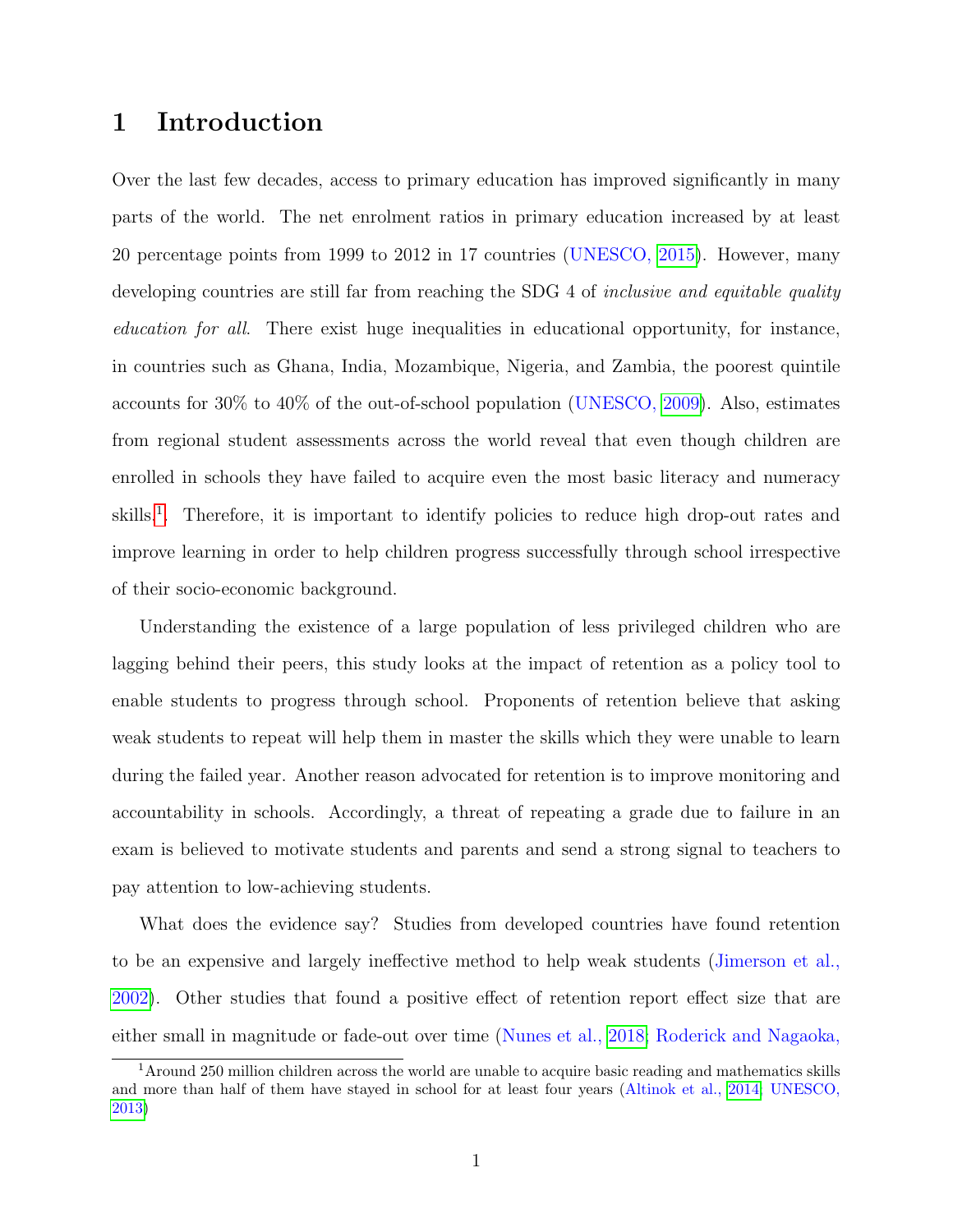[2005\)](#page-13-6). Bernard and Michaelowa [\(2006\)](#page-13-7) provide evidence in a developing country context using a panel data of students in primary grades in Senegal. Grouping students according to initial achievements in national tests and controlling for family background they found an insignificant effect of repetition on the performance of weaker students and negative effects for those in the higher performance group. A recent study from India by Ahsan et al. [\(2018\)](#page-13-8) which is very closely related to this study also focuses on the affect of the no-detention policy in India on learning outcomes of students. They find that removal of retention helped in improving learning outcomes of students. The authors suggest that the possible mechanism for improved learning levels could be due to increased motivation of low ability students caused by the removal of fear of failure in exams.

The above evidence broadly indicates that retention negatively affects a student's decision to continue education, however the endogenity of repeating a grade with motivation and student ability might lead to overestimation of the negative effect. For instance, students who lack motivation or are "less able" might not want to continue education beyond a certain level. These students are also more likely to fail in assessments and thus repeat the grade. If one does not account for this association between student's initial ability and retention one might exaggerate the effect of the policy on early school leaving rates. This paper provides additional evidence on the effect of retention in elementary schools on education outcomes like the decision to drop out of school and learning levels in a developing country context. The study also focuses on understanding the differential impact of retention depending on the socio-economic status of the children. In order to overcome the endogenity of retention with student motivation/ability, I make use of a large scale education reform in India: the no-detention policy of the Right to Education Act (RTE) 2010. I employ difference in difference method to estimate the effect of the no-detention policy on student drop-out rates and learning outcomes. Though the policy was implemented in all states across India at the same time, I exploit variation in exposure to the policy due to differences in pre-existing trends in repetition rates across districts.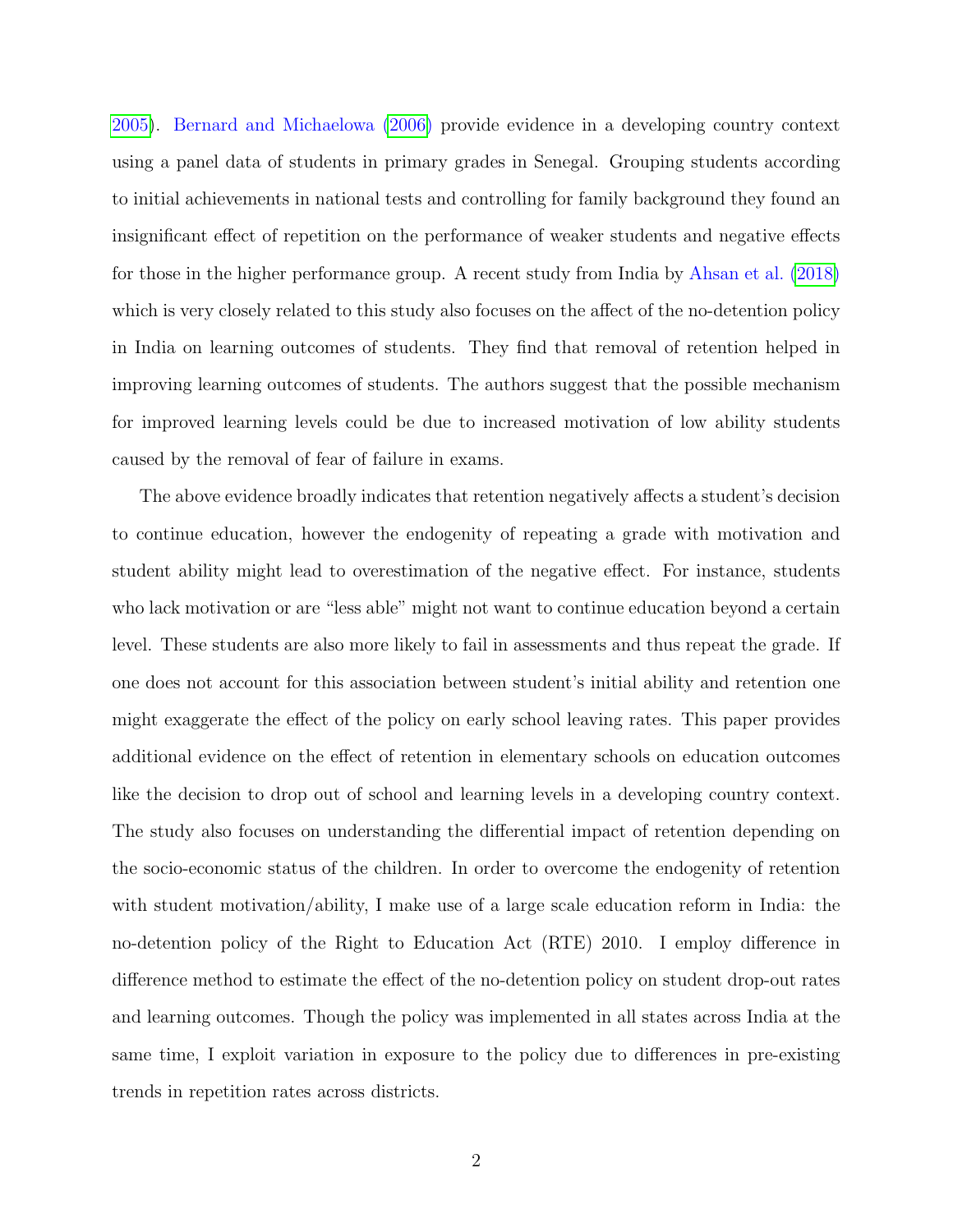Recently, the Indian parliament passed a bill that allows states to abolish the no-detention policy in schools. Accordingly, contrary to the earlier policy under RTE (2010), states in India can now ask a child to repeat a grade in case of failure in the grade-level exam. This move of removing the no-detention clause of RTE Act, 2010 has been criticised by educationalists as they fear it might lead to an increase in drop out rates and negatively affect children from disadvantaged backgrounds. It is therefore important to understand how the policy might affect education outcomes. Evidence from this study could help states in analyzing the affects of removing the no-detention policy.

The paper is divided into seven sections. In the following section I provide a brief descriptive analysis of retention in elementary schools in India before the RTE Act was implemented in 2010. In section three the no-detention policy of the RTE Act 2010 is discussed with details about the recent amendment. Section four and five provide details of the data and empirical strategy respectively. In section six I discuss the results followed by conclusion in the last section.

## 2 Retention in elementary schools before RTE (2010)

This section provides a brief descriptive analysis on retention in elementary schools in India before RTE Act was implemented in 2010. This will help us undestand the socio-economic implications of retention. I look at the following questions:

- What factors at the individual and household level affect the probability of repeating a grade? Do people from disadvantaged background are more likely to repeat grade?
- How does retention in early grades affect the likelihood of continuing education?

In this section I use data from a nation-wide representative panel survey called the Indian Human Development Survey (IHDS 2005,2011) to look at the repetition status of a child before the no-detention policy was introduced. IHDS collects information on various socioeconomic indicators both for rural and urban households. It also collects data on educational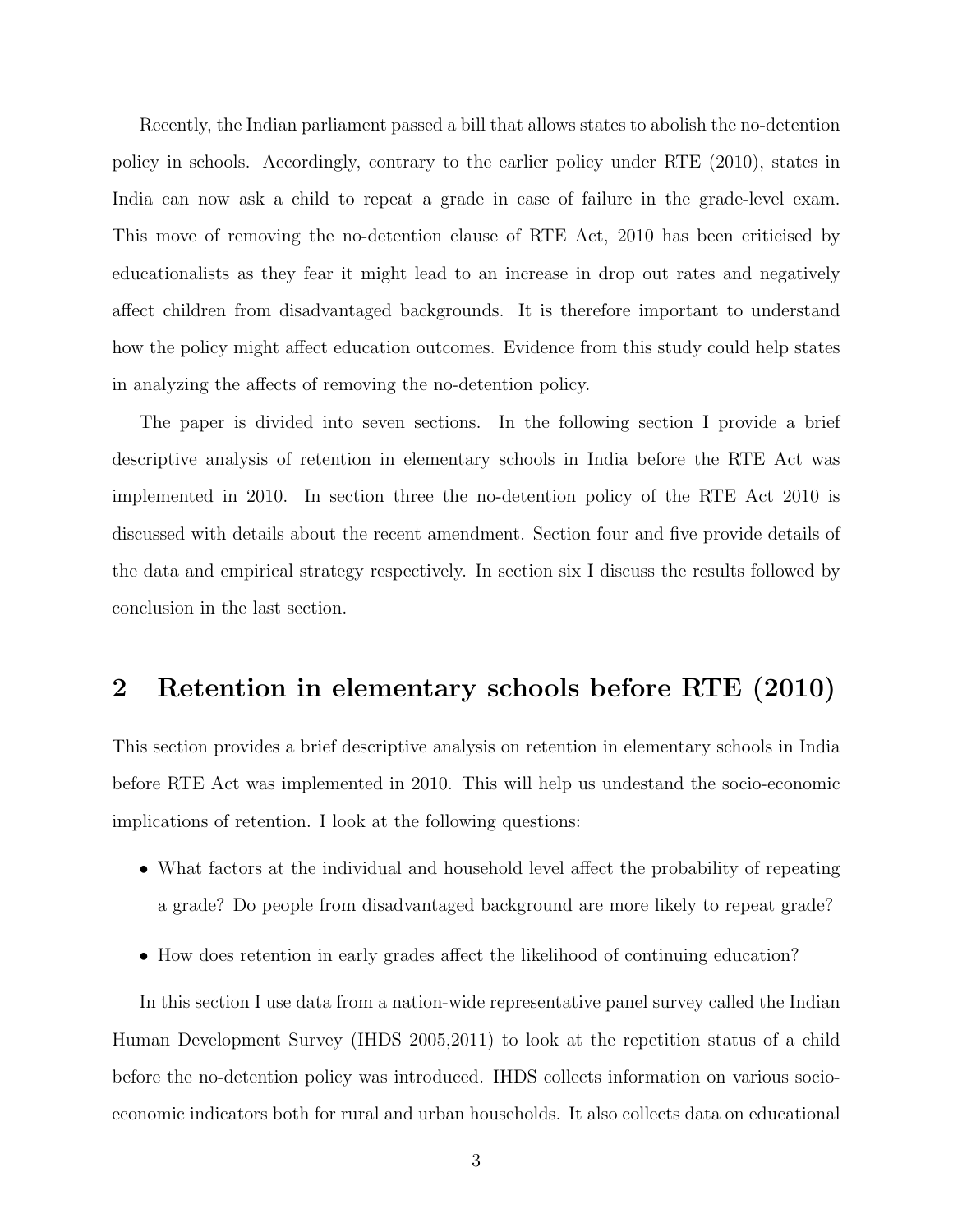indicators of children in the age group 8-11<sup>[2](#page-0-0)</sup>. These include basic reading and math scores which we take as a proxy for the child's initial ability, the number of grades completed, and a question on the child's repetition status<sup>[3](#page-0-0)</sup>. It was found that in 2005, the average repetition rate for children in the age group 8-11 was around 10 percent. [4](#page-0-0)

In table [1](#page-14-0) I present results from linear probability regression models with repetition status (Repeat=Yes) and decision to drop out (Dropout=Yes) as the binary dependent variables in columns 1 and 2 respectively. The regression in column 1 shows various factors at the individual and household level which might be associated with repeating a grade. It was found that the probability that one was retained decreases (0.01 units) as the learning score in basic language and arithmetic test increases by one unit. Also, a child presently enrolled in a government school is more likely to have repeated a grade. This does not necessarily imply that government schools have higher repetition rates compared to private schools. It could also be the case that the child shifted from a private to a government school after she was asked to repeat a grade. Since I do not have information on the child's enrolment history and the grade in which she was asked to repeat I cannot be sure whether the child was retained in the same school in which she is currently enrolled or not. Though, the results indicate that there might exist more repeaters in a government school or in other words a larger proportion of disadvantaged students compared to private schools. Lastly, I find children from backward castes are slightly more likely to repeat a grade. This indicates that apart from student ability, the social status of the household might also influence the child's progress through school. Other variables like parents' education level, household assets, etc. were not found to be statistically significant.

I next look at the relationship between retention and the probability of dropping out

<sup>2</sup>This age group ideally corresponds to grades 3-6.

<sup>3</sup>Children were asked if they have ever repeated a grade in school and how many times. Unfortunately, we do not know the age or grade when the child was asked to repeat a grade.

<sup>4</sup>Though NSSO also collects information on repetition in their education surveys, we use IHDS data for two reasons *first* it is a panel data which enables us to follow the same child over two time periods *second* IHDS collects information on child's learning level. Understanding the strong association between child's ability and detention it is important to account for the initial differences in learning.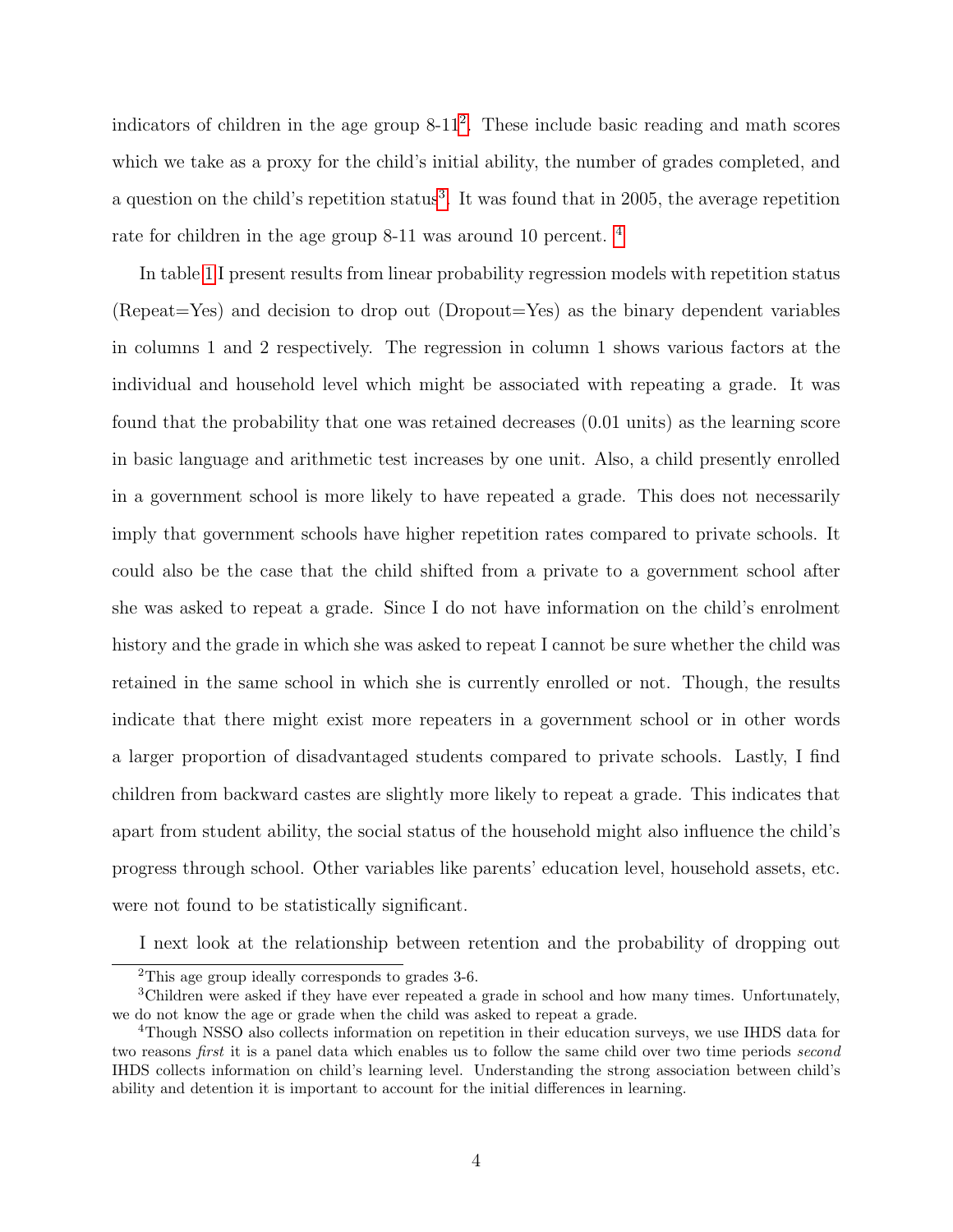of school. From IHDS round two data (2011) I can identify the current education status of children (now aged 14-17) who were surveyed in round one (age 8-11). Using the initial learning scores and other socio-economic indicators form round one data I want to analyse how a child who was retained in primary grades in 2005 progressed through school. The panel data enables us to follow the child and check his educational status in 2011 (six years later). The dependent variable, Dropout, takes value 1 if a child who was enrolled in school in round one has dropped out by the end of round two. Column 2 in table [1](#page-14-0) presents the results from a linear regression. It was found that children who repeated a grade when they were in primary school (Repeat=Yes) are 5 percent more likely to dropout. Not surprisingly, I also find initial learning levels are important predictors of future success in school. It is important to note that private tuition and other household-level socio-economic indicators are highly correlated with the decision to continue education. This indicates that educational opportunities are highly dependent on one's family background and more needs to be done to make education accessible for all.

### 3 Right to Education and no-detention policy, 2010

Section 16 of the Right of Children to Free and Compulsory Education (RTE) Act, 2010 stipulates that 'No child admitted in a school shall be held back in any class or expelled from school till the completion of elementary education'. The elementary stage of schooling covers grades 1 to 8. This was considered an important feature of the act to remove the fear of failure and reduce drop out rates in elementary education. Also, instead of traditional exams the RTE aimed at using Comprehensive and Continuous Evaluation (CCE) for evaluating children to improve their learning. One of the most common misconception about the no-detention policy is that it is perceived to be equivalent to having no exams or any other forms of assessments to evaluate children. Many state representatives have expressed concerns about the failure to implement CCE leading to subsequent discontinuation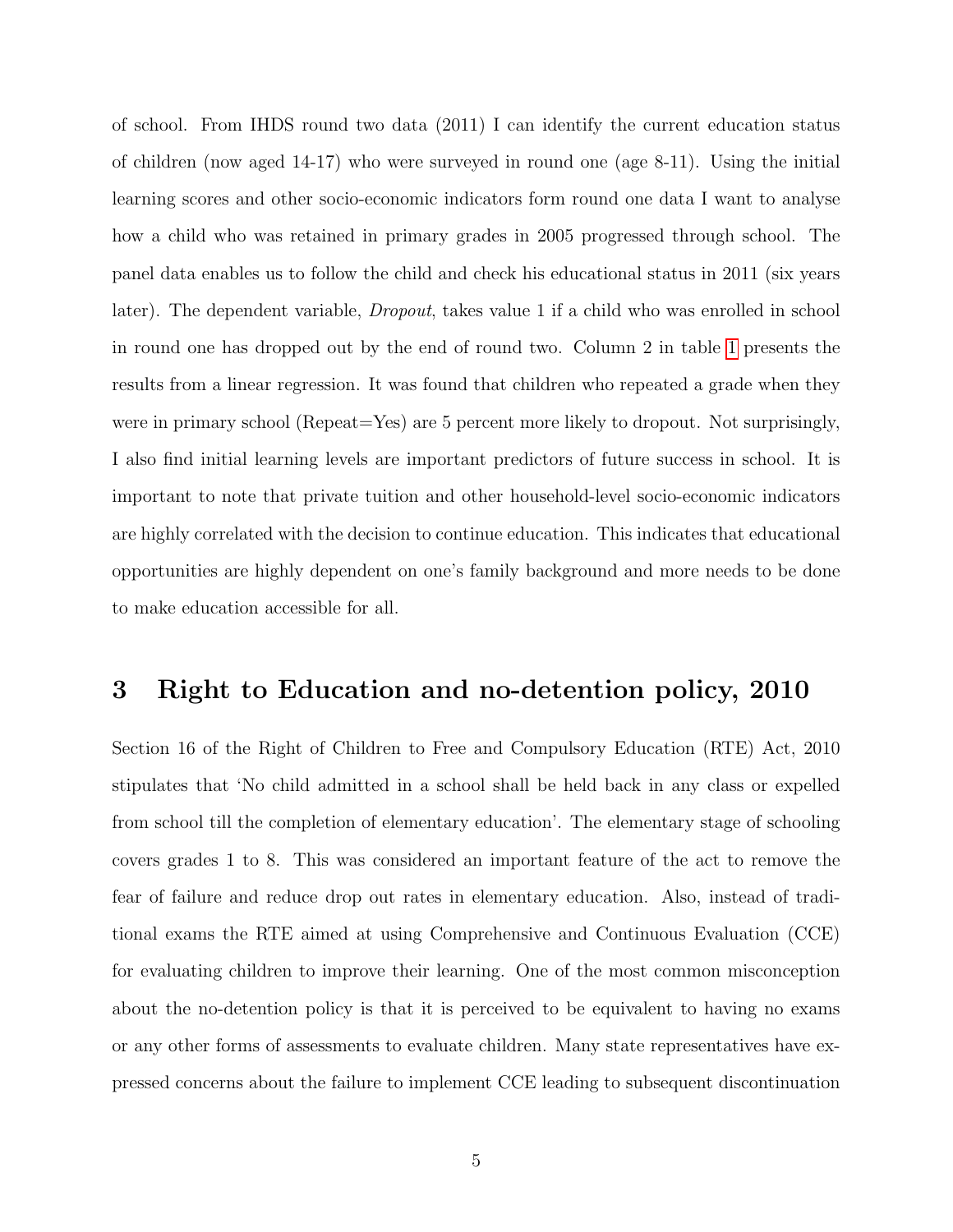of any evaluation. The report of the CABE<sup>[5](#page-0-0)</sup> sub-committee on CEE and no-detention acknowledged the reluctance of various stakeholders in continuing with the no detention policy (Bhukkal, [2015\)](#page-13-9). The report states "At this stage, it would be prudent to re-iterate the need for assessment of learning outcomes and make it consequential by linking it to promotion or otherwise to the next class beyond Grade V."

Some of the recommendations suggested by the sub committee are (PIB, [2017\)](#page-13-10).

- There should be an examination at Class 5. It should be left to the States and UTs to decide whether this exam will be at the school, block, district or state Level.
- If a child fails then allow the child an opportunity to improve. There should be additional instruction provided to children and the child should be given an opportunity to sit for another exam. If the child is unable to pass the exam in the second chance, then detain the child.

This move of removing the no-detention clause of RTE has been criticised by educationalist as they fear it might lead to increase in drop out rates and negatively effect children from disadvantaged backgrounds. It is therefore important to analyse the affects of retention in order to understand how the proposed policy might influence student outcomes.

#### 4 Data

For the main analysis, I combine Annual Status of Education Report (ASER, 2007-14) and District Information on Systems in Education (DISE) data. ASER is a nation-wide household level annual survey conducted by the NGO Pratham since 2005. It collects information on educational achievement of children aged 5-16 from every rural district in the country. Since the survey is conducted in the household it includes both enrolled and out of school children. Apart from basic reading and arithmetic tests, the survey also provides information on

<sup>&</sup>lt;sup>5</sup>The Central Advisory Board on Education (CABE) is the highest advisory board at the central and the state level in the field of education.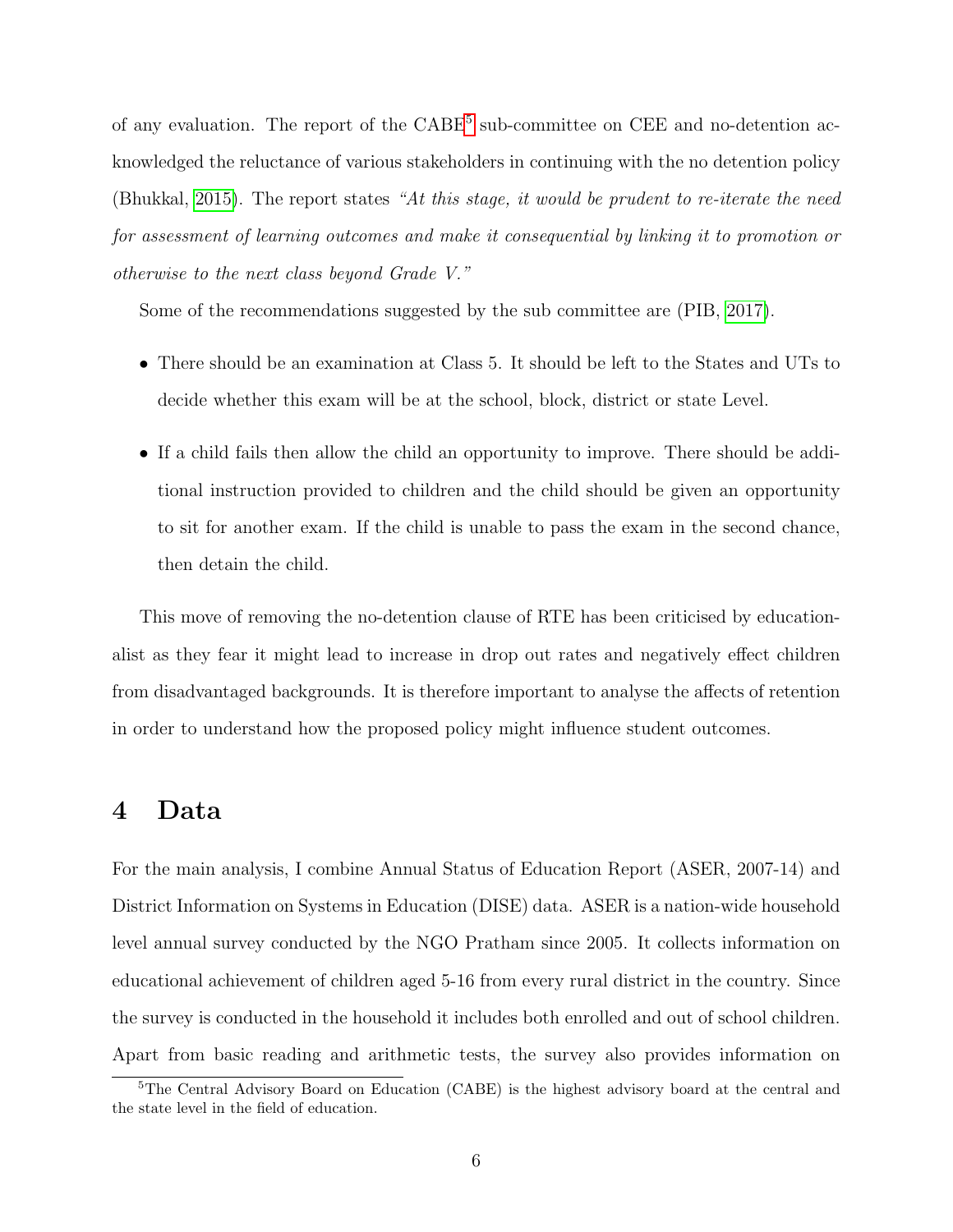individual's education status (dropout, grade enrolled, school type etc.) and other household socio-economic indicators . DISE is a school based annual survey with details on various school level indicators of elementary education (enrolment rate, repetition rate etc.). For my analysis I merge aggregate district level DISE with ASER data to create a repeated cross section of individuals in the age group 12-14 over the years 2007-14.

Table [2](#page-15-0) gives a brief description of the dataset. The target group is children in the age group 12-14. The outcome variables include *Drop out*: whether or not the child is enrolled in school, and Learning level: a combined score of basic language and arithmetic levels. ASER administers an oral language test with five levels: read nothing (0), read letter (1), read word  $(2)$ , read para  $(3)$ , and read story  $(4)$ . The child is marked on the highest reading level. For arithmetic the levels are: cannot identify single digits (0), identify single digit numbers (1), identify double digit numbers (2), can subtract (3), and can divide (4). I also create a pre-post dummy variable calledPost which takes value zero for year before RTE (2007- 2009) and one from the year RTE was implemented  $(2010-2014)$ . Lastly, the variable *Rep.* intensity cat. is generated by arranging district level average repetition rates in elementary grades in the year 2009 ( $Rep.$  rate 2009) from lowest to highest and grouping them into four quartiles. This variable is generated to compare the variation in treatment effects by intensity category.

### 5 Empirical strategy

In order to estimate the effect of the policy on educational outcomes using the difference in difference methods we not only need exogenous time variation (before and after 2010) but also cross-section variation across groups (for instance regions where the policy was implemented and regions where it was not implemented). Since the no-detention policy was rolled out across the whole country in the year 2010 I exploit cross-section differences across districts caused by the variation in the average repetition rates before the implementation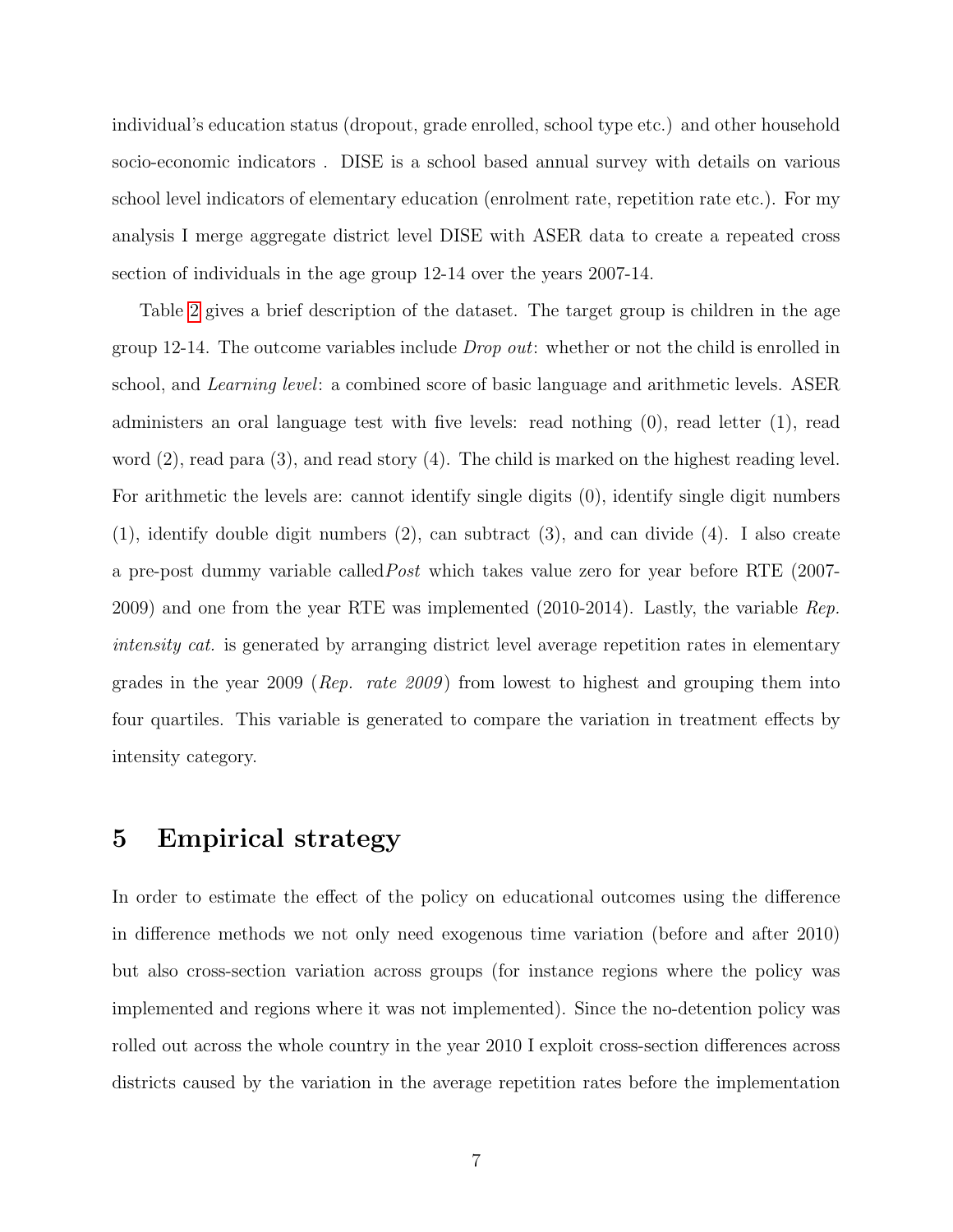of the policy. Those districts with higher average repetition rates in the year 2009 would be affected more by the no-detention policy compared to those with lower repetition rates. Thus, I exploit the variation in treatment intensity as measured by average district-level repetition rates in the year 2009 to compare changes in outcomes before and after the policy. It is true that repetition rates prior to the implementation of the policy are not randomly assigned. Differences in repetition rates across districts might be associated with the quality of education in the region or other socio-economic factors which can bias our estimates. The empirical strategy is, therefore, to look at whether there is a break in any pre-existing differences in the trend of the outcomes when the policy was implemented in the year 2010. I estimate the following equations:

<span id="page-8-0"></span>
$$
y_{idst} = \sum_{t=2007}^{t=2014} \alpha_t Year + \beta Reprate_d + \sum_{t=2007}^{t=2014} \delta_t Year_t * Reprate_d + \gamma_1 X_i + \gamma_2 X_d + \phi_s + \epsilon_{idst} \tag{1}
$$

where  $y_{idst}$  is the outcome variable for individual i in district d, state s and, year t. I include year Year and state fixed effects  $\phi_s$ .  $X_i$ ,  $X_d$ , refer to individual/family, and district level co-variates respectively.  $\epsilon_{idst}$  is the error term. In equation [1](#page-8-0) The term  $Year_t * Reprate_d$ is an interaction of years with average repetition rate of the district in the year 2009. This variable ( $Reprate_d$ ) gives us the treatment intensity. The coefficients of this interaction term denoted by  $\delta_t$  gives us the difference in trends in outcome variables due to treatment intensity and is our main variable of interest.

I also present results from equation [2](#page-8-1) where I interact the continuous intensity variable (Reprate<sub>d</sub>) with a dummy variable Post grouping all the years into before ( $<$  2010,0) and after the policy was implemented  $(>= 2010,1)$ .

<span id="page-8-1"></span>
$$
y_{idst} = \alpha Post_t + \beta Reprate_d + \delta Post_t * Reprate_d + \gamma_1 X_i + \gamma_2 X_d + \phi_s + \epsilon_{idst}
$$
 (2)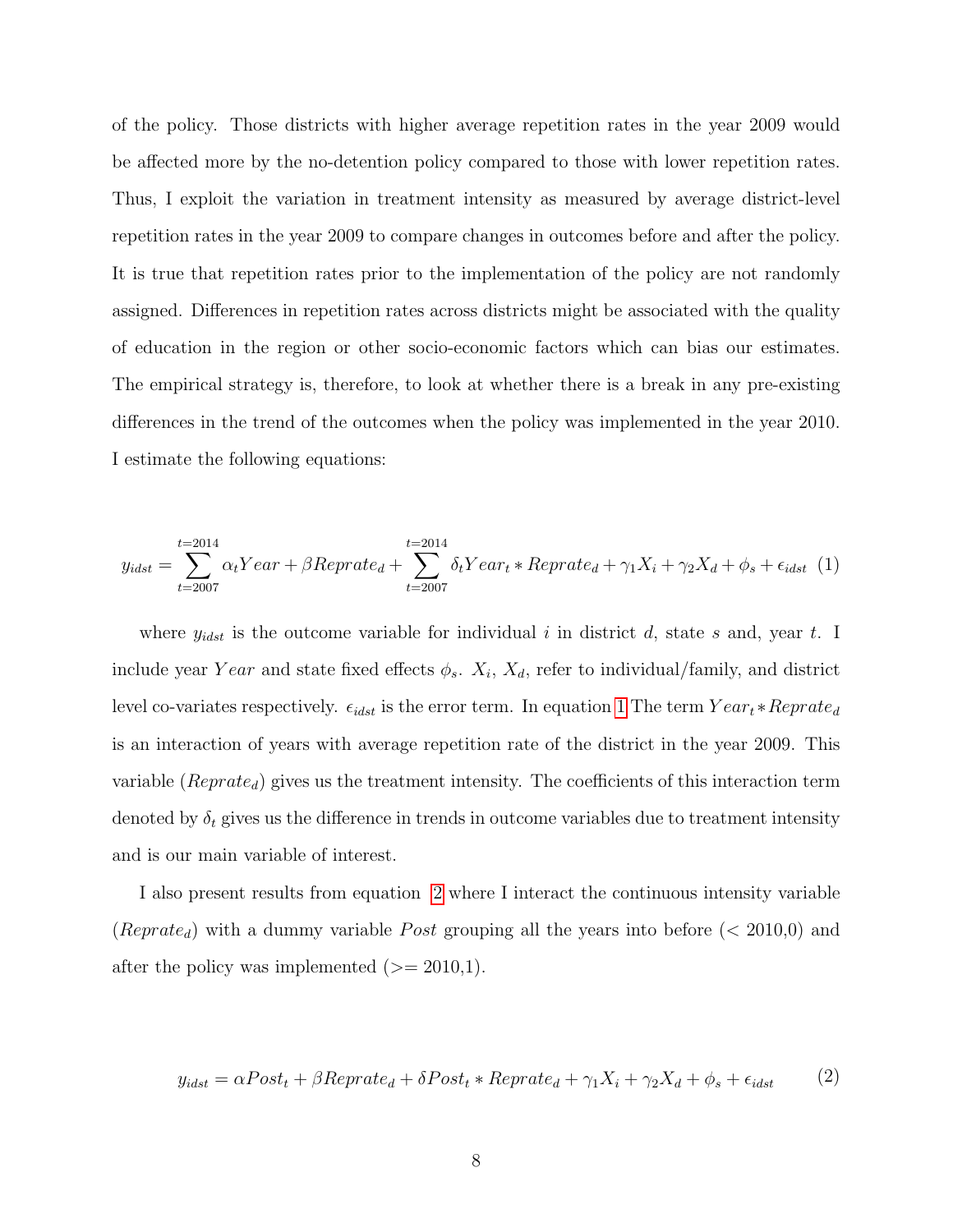## 6 Results and discussion

In figure [1](#page-19-0) I plot the average repetition rate for the whole country. It shows that the repetition rates had been falling even before RTE was implemented in 2010<sup>[6](#page-0-0)</sup>. For our analysis, it is important to see if the decline varies by treatment intensity before and after the policy. To check this I regress average repetition rate for the years 2007-2014 on the interaction of year with repetition intensity category variable (Rep. intensity cat.). I also include other district level co-variates. In figure [2](#page-19-1) I plot the average marginal effect on repetition rate by repetition intensity categories for each year. It shows the trends of the difference in repetition rate before and after the policy depending on the intensity category. The base category is the 1st quartile and each line represents different intensity category (2nd 3rd and 4th quartile respectively). One can notice that the significant differences between repetition rate categories before the policy disappears by the year 2011 (one year after the policy) and eventually converges to zero. Also, the fall is steepest for the 4th quartile category (high intensity). Thus, no-detention policy leads to a fall in repetition rates (treatment) and the decline was larger for districts with high existing repetition rates (treatment intensity).

In figure [3](#page-20-0) and [4](#page-20-1) I plot the results from [1](#page-8-0) for our outcome variables: probability to drop out and learning scores respectively. The graphs plot the trends in difference by treatment intensity  $\delta_t$  from year 2008-2014. In figure [3](#page-20-0) before 2010 there was no significant difference in dropout rate by treatment intensity but since 2010 until 2014 there is a significant difference in droprate. The negative  $\delta_t$  implies that the fall in droprate was much higher for high intensity districts compared to low intensity district. Thus, the no-detention policy in 2010 had a significant negative effect on drop-out rate. To understand the magnitude of the effect one can look at the results from equation [2](#page-8-1) in Table [3.](#page-16-0) In column one the dependent variable drop-out is an indicator variable for whether the child is enrolled in school or not. The linear probability model gives us the probability whether the child is in school or not. The variable  $Post<sub>t</sub> * Reprate<sub>d</sub>$  is the main variable of interest. It shows that the probability that one is

<sup>6</sup>Except for a small spike in repetition rates in the year 2011.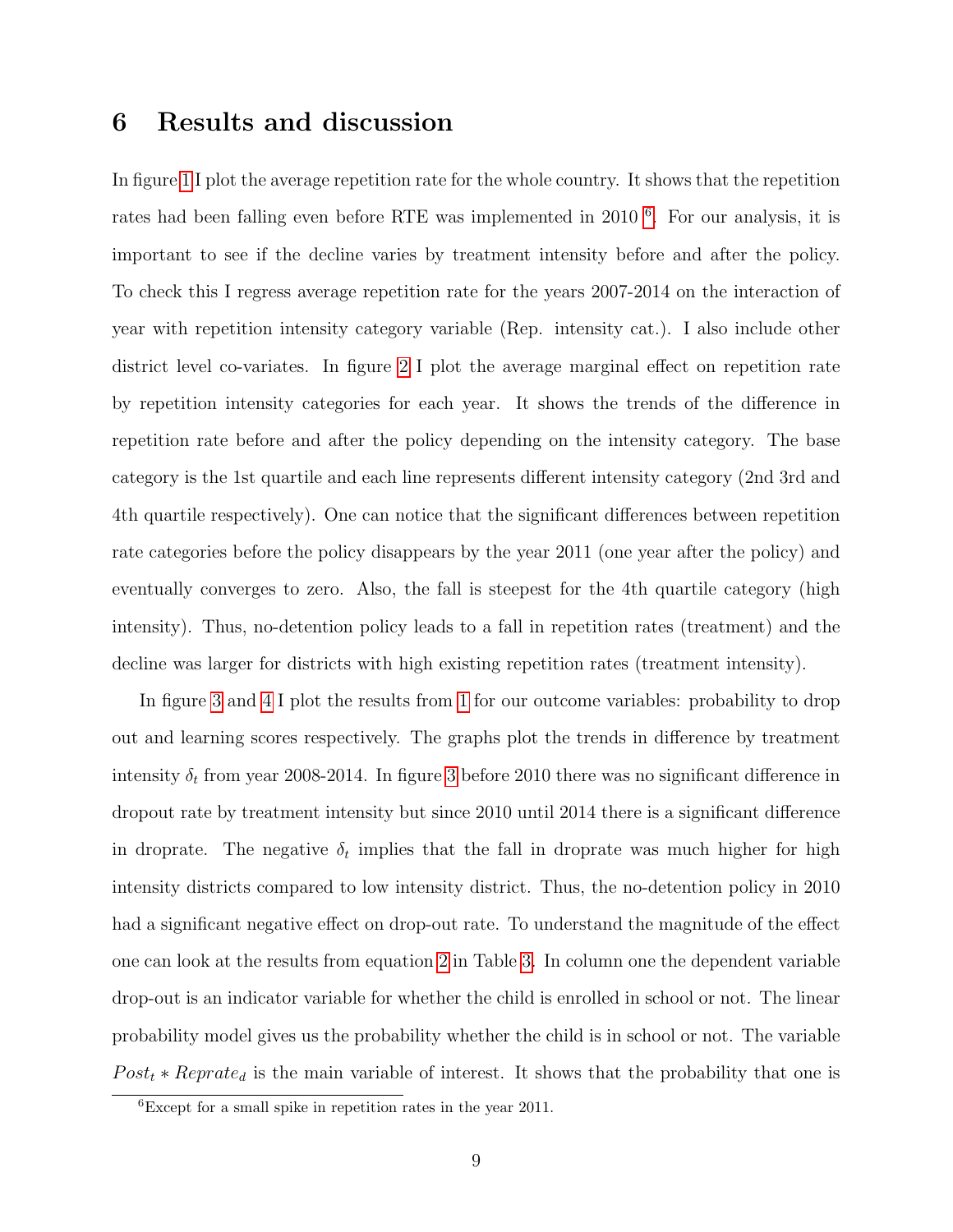not enrolled in school dropped by 0.2 percent after the policy for those regions that were affected the most.

Coming next to the effect on learning outcomes once again I plot the  $\delta_t$  from equation [1](#page-8-0) in figure [4.](#page-20-1) We can now see that until 2010 there was no significant difference in learning scores by treatment intensity. Although, from 2011 until 2014 one can notice a significant difference in learning outcomes. Once again the negative  $\delta_t$  implies that the fall in learning levels was much higher for high intensity districts compared to low intensity districts. Thus, the no-detention policy in 2010 had a significant negative effect on learning outcomes. To understand the magnitude of the effect one can look at the results from equation [2](#page-8-1) in Table [3.](#page-16-0) In column 2 the dependent variable learn is a score ranging from 0 to 8. The variable  $Post_t * Reprate_d$  is the main variable of interest. It shows the learning scores dropped by -0.027 points after the policy for those regions that were affected the most.

In Table [3](#page-16-0) I also present the results from learning outcomes depending on the school the child is enrolled in (columns 3 and 4). It can be seen that the negative effect on learning outcomes is significant for government schools but not for private schools.

#### 6.1 Heterogeneous effects

In Tables [4](#page-17-0) and [5](#page-18-0) in further explore whether the affect of no-detention policy varies by individual's economic status and gender. I use variable  $HH.Poor$  as a proxy for the economic status of the household. It is generated from the information on the type of the house collected during the ASER survey. It is a categorical variable which states whether the household lives in a katcha, semi katcha or pukka house. I use this indicator as a continuous variable with a high score representing that the household is poorer  $(0=pukka,1=semi kutcha)$ and 2=kutcha). The coefficient of the interaction variable  $Year_t * Reprate_d * HH. poor_i$  can be seen in table Table [4.](#page-17-0) I shows that the fall in droprate was higher for poor households compared to rich households (column 1). Also, the fall in learning level was higher for poor and unlike the overall effect the negative learning outcomes are also seen in case of private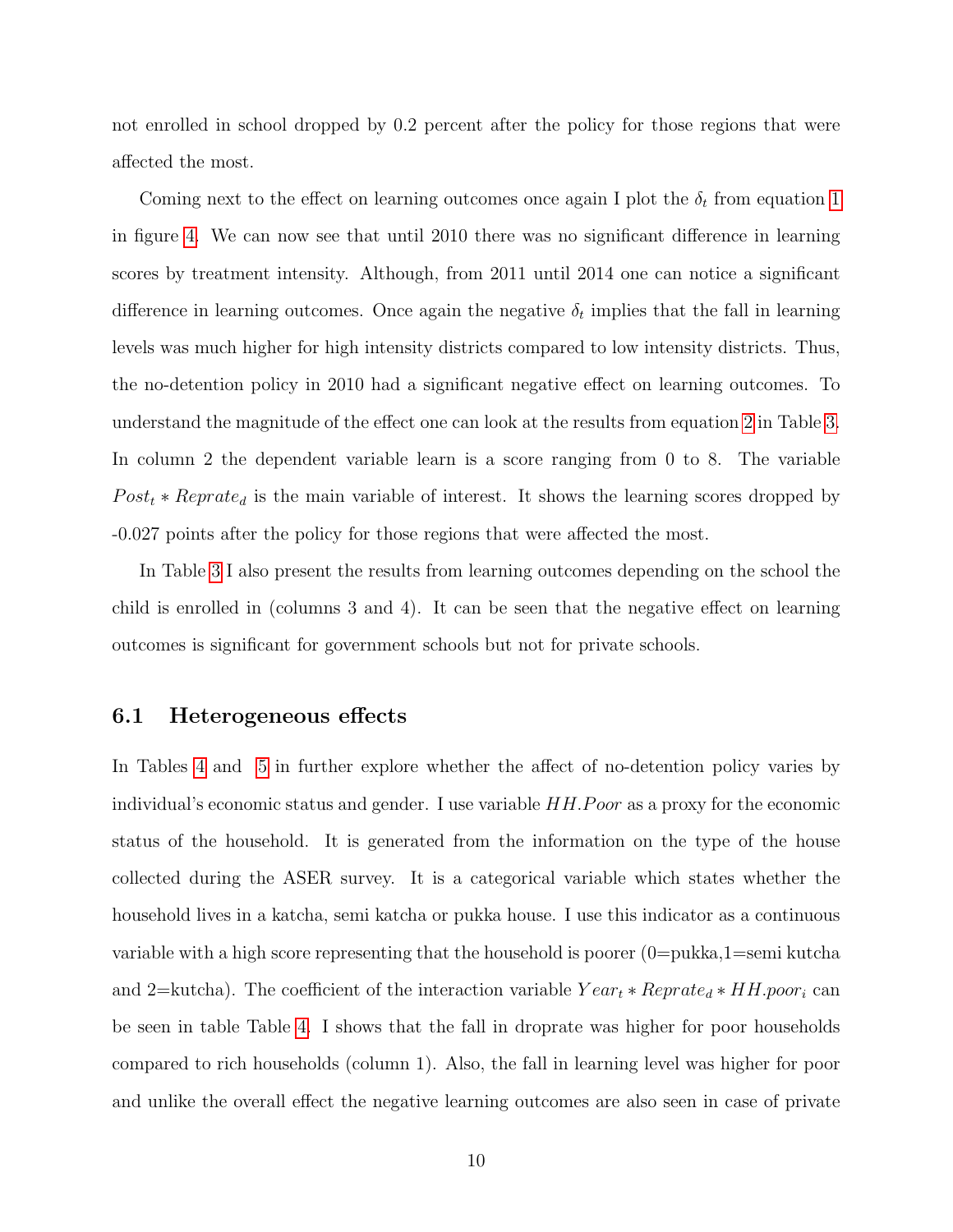schools.

Table [5](#page-18-0) reports the heterogenous effects by gender. We dont see any statistically significant difference for any of the outcome variables.

## 7 Conclusion

The improvement in access to primary education across many developing countries has met with serious challenges to provide inclusive, quality education for all. Recent years have witnessed a shift in the focus of education policy towards improving the quality of education. For instance, the Indian parliament recently passed a bill that allows states to abolish the no-detention policy in schools in a bid to improve declining quality of education. It is not yet clear though how this policy might affect educational opportunity and learning outcomes. This study thereby provides evidence on the effect of retention on educational outcomes in post-primary education.

In order to causally estimate the effect of retaining students on their educational outcomes I use a large scale education reform in India, the Right to Education Act (2010) no-detention policy, that abolished the practice of retention for all elementary grades across the country. The difference in difference method allows me to estimate the effect of the policy on student drop-out rates and learning outcomes. I exploit variation in exposure to the no-detention policy due to differences in pre-existing trends in repetition rates across districts.

As intended no-detention policy helped in reducing drop out rates in elementary education especially for children from an economically poor background. I find that the policy helped in reducing the drop-out rates in post-primary education by 0.2 percent. Thus, the no-detention policy helped in reducing inequality in educational opportunities.

Next, looking at the effect of the policy on learning outcomes it was found one year following the policy there was a significant decline in the learning levels of children in the postprimary age group by -0.027 points. Also, the decline was relatively larger for economically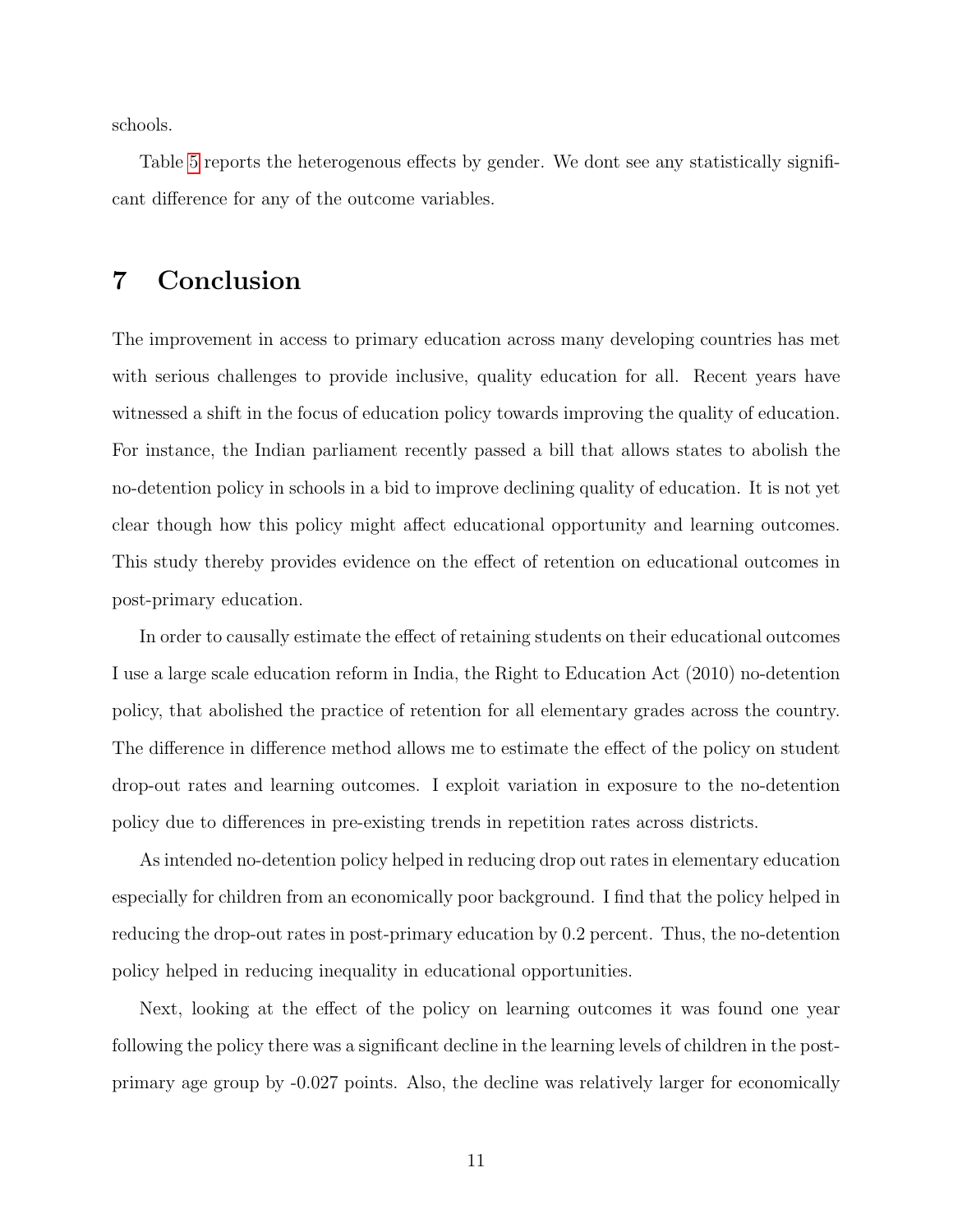disadvantaged children compared to the rich. The probable mechanism for the negative effect of the could be (a) less motivated student and teachers because of removal of high stake exams (a) congestion or (b) inability to implement the new form of Continuous Comprehensive Evaluations (CCE) to assess student learning instead of regular exams. Further research is needed to understand the true mechanism behind the fall in the quality of education after the implementation of the policy.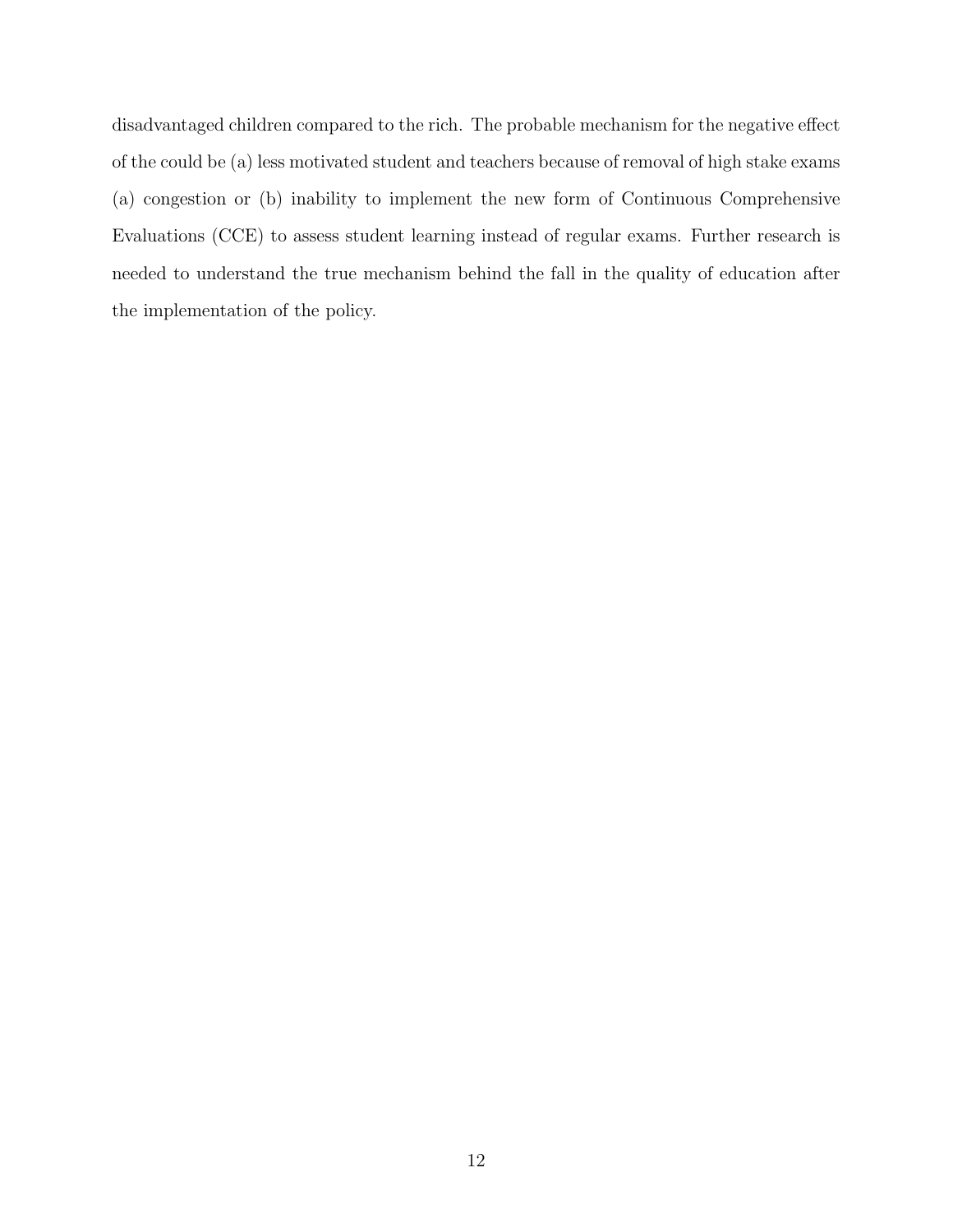## References

- <span id="page-13-8"></span>Ahsan, Md Nazmul, Rakesh Banerjee, and Siddharth Hari (2018). "Social Promotion and Learning Outcomes: Evidence from India". In: USC-INET Research Paper 18-14.
- <span id="page-13-4"></span>Altinok, Nadir, Claude Diebolt, and Jean-Luc Demeulemeester (2014). "A new international database on education quality: 1965–2010". In: Applied Economics 46.11, pp. 1212–1247.
- <span id="page-13-7"></span>Bernard, Jean-Marc and Katharina Michaelowa (2006). "Managing the Impact of PASEC Projects in Francophone Sub-Saharan Africa". In: Cross-National Studies of the Quality of Education: Planning Their Design and Managing Their Impact. Ed. by Kenneth N Ross and Ilona Jurgens Genevois. Paris: IIEP, UNESCO. Chap. 11, pp. 229–240.
- <span id="page-13-9"></span>Bhukkal, Geeta (2015). Report of CABE Sub-Committee on Assessment and Implementation of CCE. Ministry of Human Resource and Development.
- <span id="page-13-2"></span>Jimerson, Shane R, Gabrielle E Anderson, and Angela D Whipple (2002). "Winning the battle and losing the war: Examining the relation between grade retention and dropping out of high school". In:  $Psychology$  in the Schools 39.4, pp. 441–457.
- <span id="page-13-3"></span>Nunes, Luis Catela, Ana Balc˜ao Reis, and Carmo Seabra (2018). "Is retention beneficial to low-achieving students? Evidence from Portugal". In: Applied Economics, pp. 1–12.
- <span id="page-13-10"></span>PIB (2017). Press Information Bureau,Government of India, Ministry of Human Resource Development:Change in No-Detention Policy. [http://pib.nic.in/newsite/PrintRelea](http://pib.nic.in/newsite/PrintRelease.aspx?relid=159006)se. [aspx?relid=159006](http://pib.nic.in/newsite/PrintRelease.aspx?relid=159006). Accessed: 2019-03-17.
- <span id="page-13-6"></span>Roderick, Melissa and Jenny Nagaoka (2005). "Retention under Chicago's high-stakes testing program: Helpful, harmful, or harmless?" In: Educational evaluation and policy analysis 27.4, pp. 309–340.
- <span id="page-13-1"></span>UNESCO (2009). Global Monitoring Report 2009: Overcoming inequality: why governance matters. UNESCO, Paris.
- <span id="page-13-5"></span>— (2013). Education for All Global Monitoring Report 2013/4 Teaching and Learning: Achieving Quality for All. UNESCO, Paris.
- <span id="page-13-0"></span>— (2015). Global Monitoring Report 2015: Education for all 2000–2015: Achievements and Challenges. UNESCO, Paris.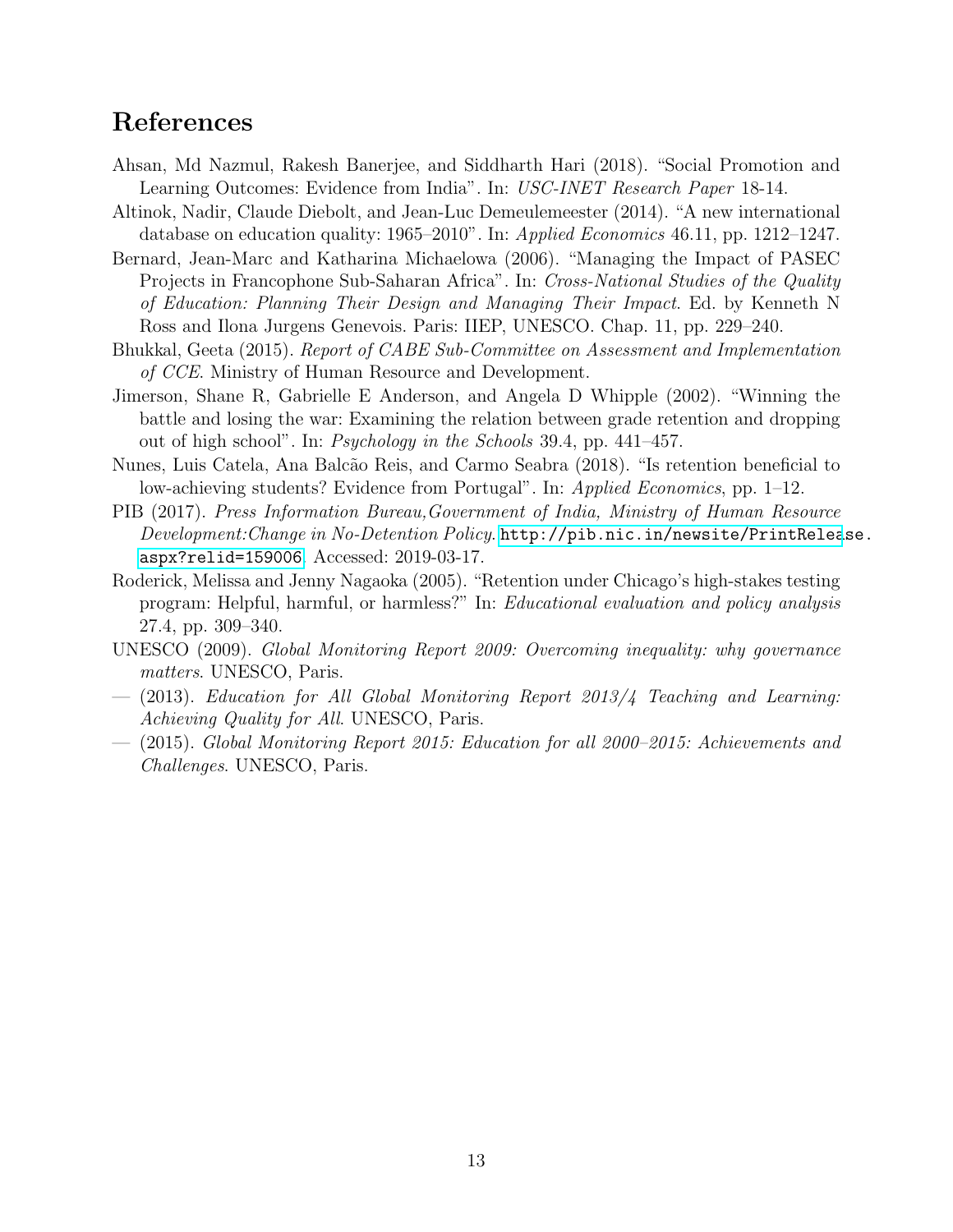# A Tables

|                       | (1)          | (2)            |
|-----------------------|--------------|----------------|
|                       | $Y =$ Repeat | $Y = Drop$ out |
| Learning level        | $-0.010**$   | $-0.035***$    |
|                       | (0.004)      | (0.004)        |
| Female                | $-0.008$     | 0.015          |
|                       | (0.009)      | (0.014)        |
| Govt school=Yes       | $0.032***$   | 0.012          |
|                       | (0.012)      | (0.014)        |
| Tution=Yes            | 0.007        | $-0.044***$    |
|                       | (0.014)      | (0.017)        |
| Age when enroled      | $-0.001$     | $0.014***$     |
|                       | (0.004)      | (0.004)        |
| HH assets             | $-0.002$     | $-0.010***$    |
|                       | (0.001)      | (0.001)        |
| Mother edu            | $-0.002$     | $-0.007***$    |
|                       | (0.001)      | (0.002)        |
| HH size               | 0.001        | $-0.003$       |
|                       | (0.001)      | (0.002)        |
| $Muslim=Yes$          | $-0.002$     | $0.187***$     |
|                       | (0.017)      | (0.028)        |
| Backward caste=Yes    | $0.027*$     | 0.001          |
|                       | (0.014)      | (0.017)        |
| Repeat=yes            |              | $0.053**$      |
|                       |              | (0.022)        |
| Grade Fixed Effect    | Yes          | Yes            |
| District Fixed Effect | Yes          | Yes            |
| $\mathrm{R}^2$        | 0.017        | 0.124          |
| No. of Obs.           | 4035         | 4035           |
| No. of clusters       | 355          | 355            |

<span id="page-14-0"></span>Table 1 Linear probabilty model for children in age group 8-11 in IHDS 2005

Notes: We use grade fixed effect and district-fixed effects. Standard errors are clustered at district level. <sup>∗</sup>p<0.1;∗∗p<0.05;∗∗∗p<0.01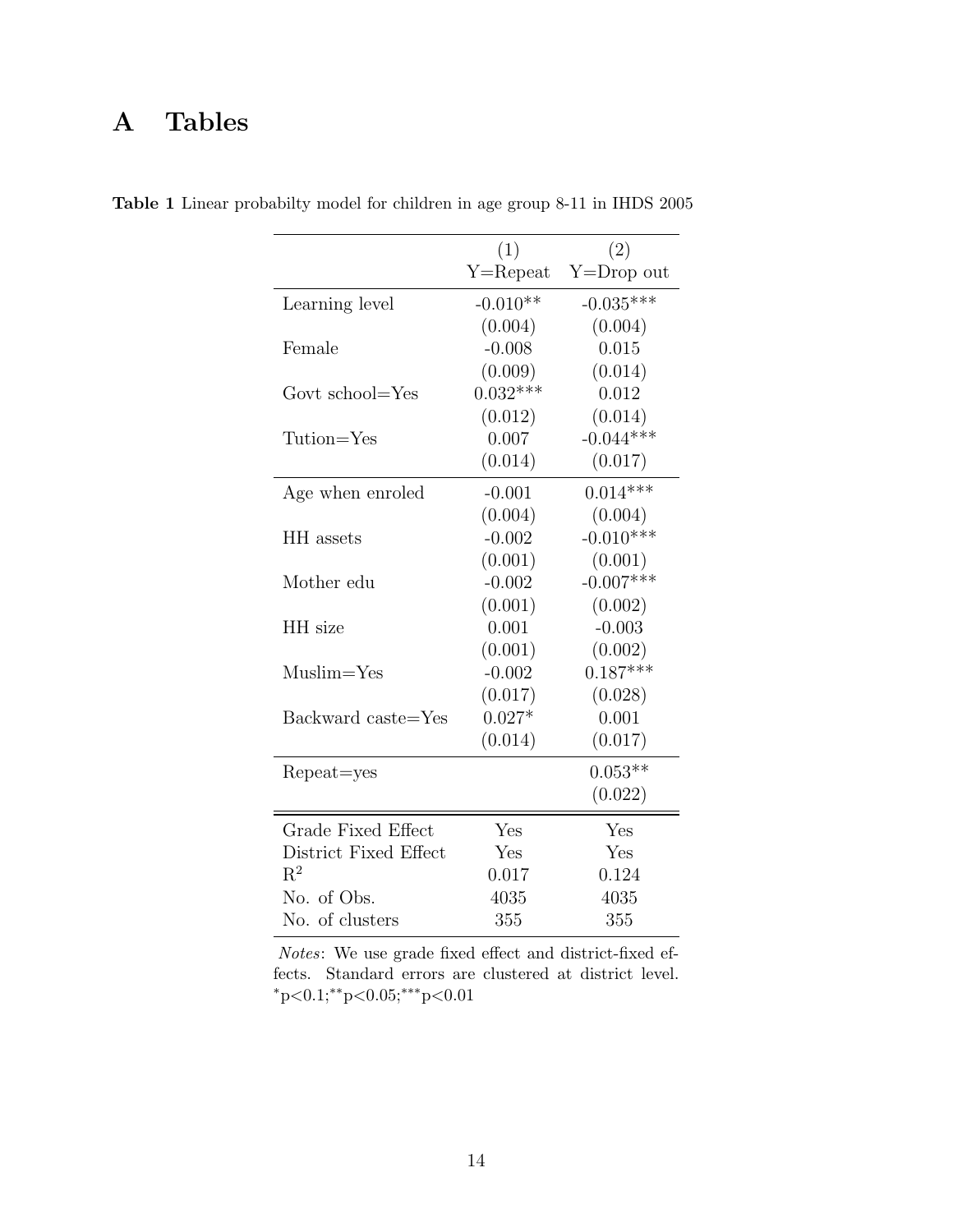|                                               | N         | Mean    | St. Dev. | Min              | Max            |
|-----------------------------------------------|-----------|---------|----------|------------------|----------------|
| Individual and household level variable       |           |         |          |                  |                |
| Drop out                                      | 1,160,952 | 0.04    | 0.20     | $\theta$         | 1              |
| Grade enrolled                                | 1,037,069 | 7.20    | 1.40     | $\overline{4}$   | 10             |
| Learning $levela$                             | 1,061,366 | 6.60    | 1.93     | $\theta$         | 8              |
| School=govt.                                  | 1,080,177 | 0.73    | 0.45     | $\theta$         | $\mathbf{1}$   |
| Gender=female                                 | 1,150,447 | 0.47    | 0.50     | $\theta$         | $\mathbf{1}$   |
| Age                                           | 1,160,952 | 12.91   | 0.83     | 12               | 14             |
| HH. size                                      | 1,145,214 | 6.52    | 3.09     | $\mathbf{1}$     | 99             |
| Mother school                                 | 1,121,492 | 0.47    | 0.50     | $\boldsymbol{0}$ | $\mathbf{1}$   |
| HH. type                                      | 991,298   | 1.00    | 0.83     | $\overline{0}$   | $\overline{2}$ |
| District level variables                      |           |         |          |                  |                |
| Year                                          | 1,160,952 | 2010.33 | 2.29     | 2007             | 2014           |
| $Post^b$                                      | 1,160,952 | 0.59    | 0.49     | $\overline{0}$   | $\mathbf{1}$   |
| Rep. rate 2009                                | 1,157,488 | 3.98    | 3.52     | 0.00             | 22.77          |
| Rep. intensity cat. <sup><math>c</math></sup> | 1,157,488 | 2.50    | 1.12     | $\mathbf{1}$     | $\overline{4}$ |
| Log Total schools                             | 1,160,952 | 7.50    | 0.76     | 3.33             | 9.17           |
| Log Population                                | 1,150,882 | 14.12   | 0.92     | 8.98             | 16.22          |
| Log Enrolment prev. yr                        | 1,160,952 | 10.17   | 0.89     | 4.77             | 12.20          |
| Log Avg. Rep. rate                            | 1,116,736 | 0.42    | 1.56     | $-6.21$          | 4.27           |
| Female Lit. rate                              | 1,150,882 | 54.68   | 15.05    | 18.60            | 98.28          |
| Years                                         | 8         |         |          |                  |                |
| <b>States</b>                                 | 31        |         |          |                  |                |
| Districts                                     | 567       |         |          |                  |                |
| N                                             | 1,160,952 |         |          |                  |                |

<span id="page-15-0"></span>Table 2 Descriptive statistics I- Merged ASER and DISE data

Notes: This table gives the summary statistics of ASER (age 12-14) and DISE (grades 1-8) merged data from 2007-14.

<sup>a</sup> Learning level is generated by combining basic reading  $(0-4)$  and arithmetic levels  $(0-4)$ .

 $b$  Post is a dummy variable which takes value 0 for year before RTE (2007-2009) and 1 from the year RTE was implemented (2010-2014)

<sup>c</sup> Rep. intensity cat. is generated by arranging district level average repetition rates in elementary education in the year 2009 from lowest to highest and grouping them into four quartiles.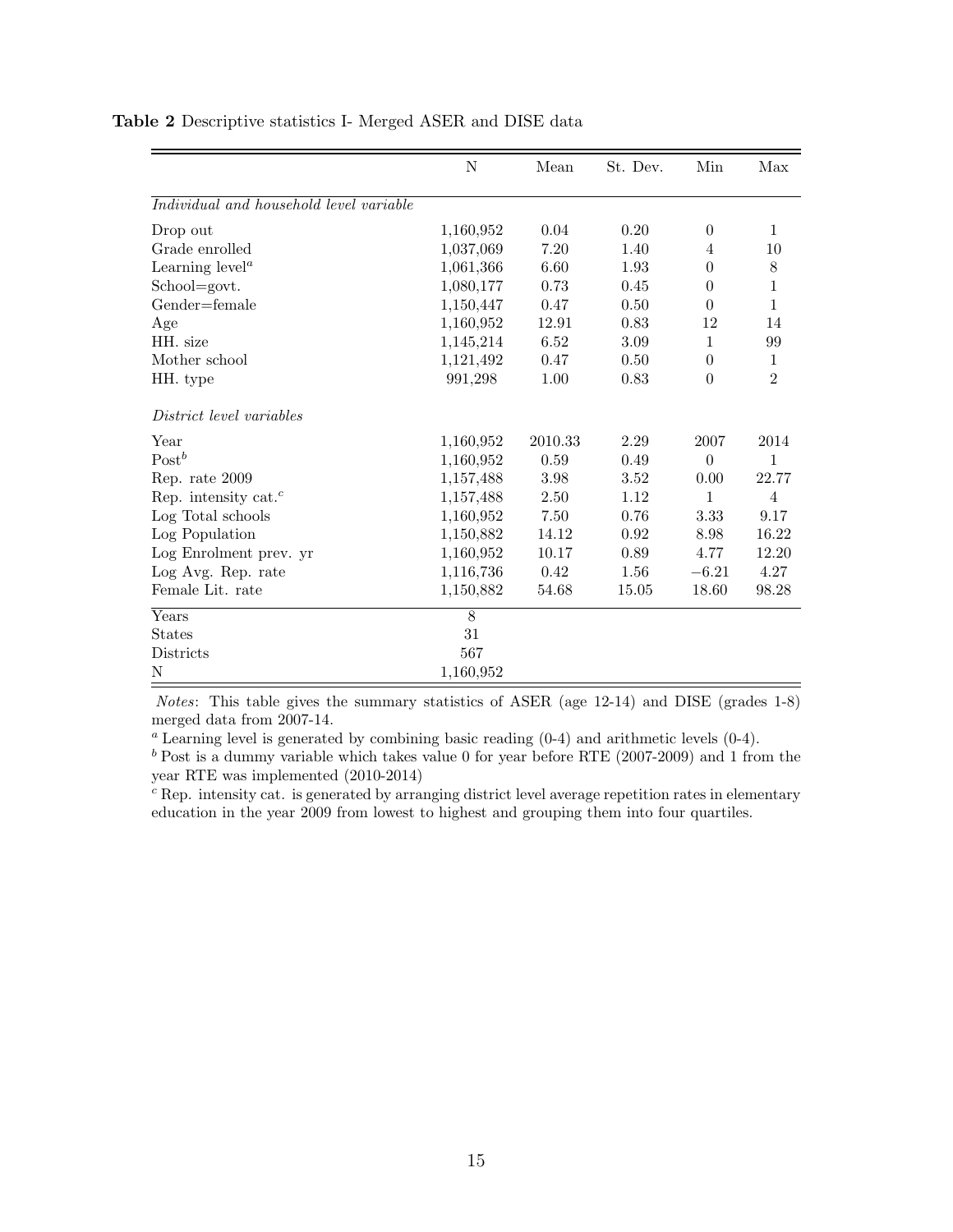|                           | (1)          | (2)         | (3)         | (4)         |
|---------------------------|--------------|-------------|-------------|-------------|
|                           | Droprate     | Learn       | Learn Govt  | Learn Pvt   |
| Post                      | $-0.006***$  | $-0.258***$ | $-0.300***$ | $-0.212***$ |
|                           | (0.001)      | (0.030)     | (0.033)     | (0.026)     |
| Reprate                   | $0.002***$   | $-0.009$    | $-0.001$    | $-0.004$    |
|                           | (0.001)      | (0.008)     | (0.007)     | (0.008)     |
| Post*Reprate              | $-0.002***$  | $-0.027***$ | $-0.031***$ | $-0.009$    |
|                           | (0.000)      | (0.007)     | (0.007)     | (0.006)     |
| Learn level               | $-0.023***$  |             |             |             |
|                           | (0.001)      |             |             |             |
| Gender                    | $0.006***$   | $-0.165***$ | $-0.101***$ | $-0.051***$ |
|                           | (0.001)      | (0.012)     | (0.010)     | (0.011)     |
| Age                       | $0.022***$   | $0.268***$  | $0.331***$  | $0.236***$  |
|                           | (0.001)      | (0.004)     | (0.005)     | (0.006)     |
| HH size                   | $-0.000$     | $-0.001$    | $-0.002$    | 0.001       |
|                           | (0.000)      | (0.002)     | (0.002)     | (0.002)     |
| Mother edu                | $-0.018***$  | $0.708***$  | $0.536***$  | $0.426***$  |
|                           | (0.001)      | (0.015)     | (0.012)     | (0.014)     |
| Log tot sch.              | 0.002        | 0.050       | $0.134**$   | $-0.084$    |
|                           | (0.003)      | (0.065)     | (0.062)     | (0.068)     |
| Log tot pop.              | $0.008***$   | $-0.034$    | 0.015       | 0.055       |
|                           | (0.003)      | (0.064)     | (0.058)     | (0.063)     |
| Log enrol.                | $-0.009***$  | $-0.065$    | $-0.193***$ | $-0.030$    |
|                           | (0.003)      | (0.062)     | (0.057)     | (0.055)     |
| Female Lit                | $-0.000$ *** | $0.008***$  | 0.001       | 0.002       |
|                           | (0.000)      | (0.001)     | (0.001)     | (0.001)     |
| Log reprate               | $0.001***$   | $0.031***$  | $0.036***$  | $0.025***$  |
|                           | (0.000)      | (0.008)     | (0.008)     | (0.008)     |
| <b>State Fixed Effect</b> | Yes          | Yes         | Yes         | Yes         |
| $R^2$                     | 0.080        | 0.096       | 0.101       | 0.081       |
| No. of Obs.               | 954655       | 954655      | 658627      | 244110      |
| No. of clusters           | 565          | 565         | 565         | 565         |

<span id="page-16-0"></span>Table 3 Difference in difference results for Upper-Primary Age (12-14)

Notes: We use cluster robust standard errors at district level.  $*p<0.05; **p<0.01$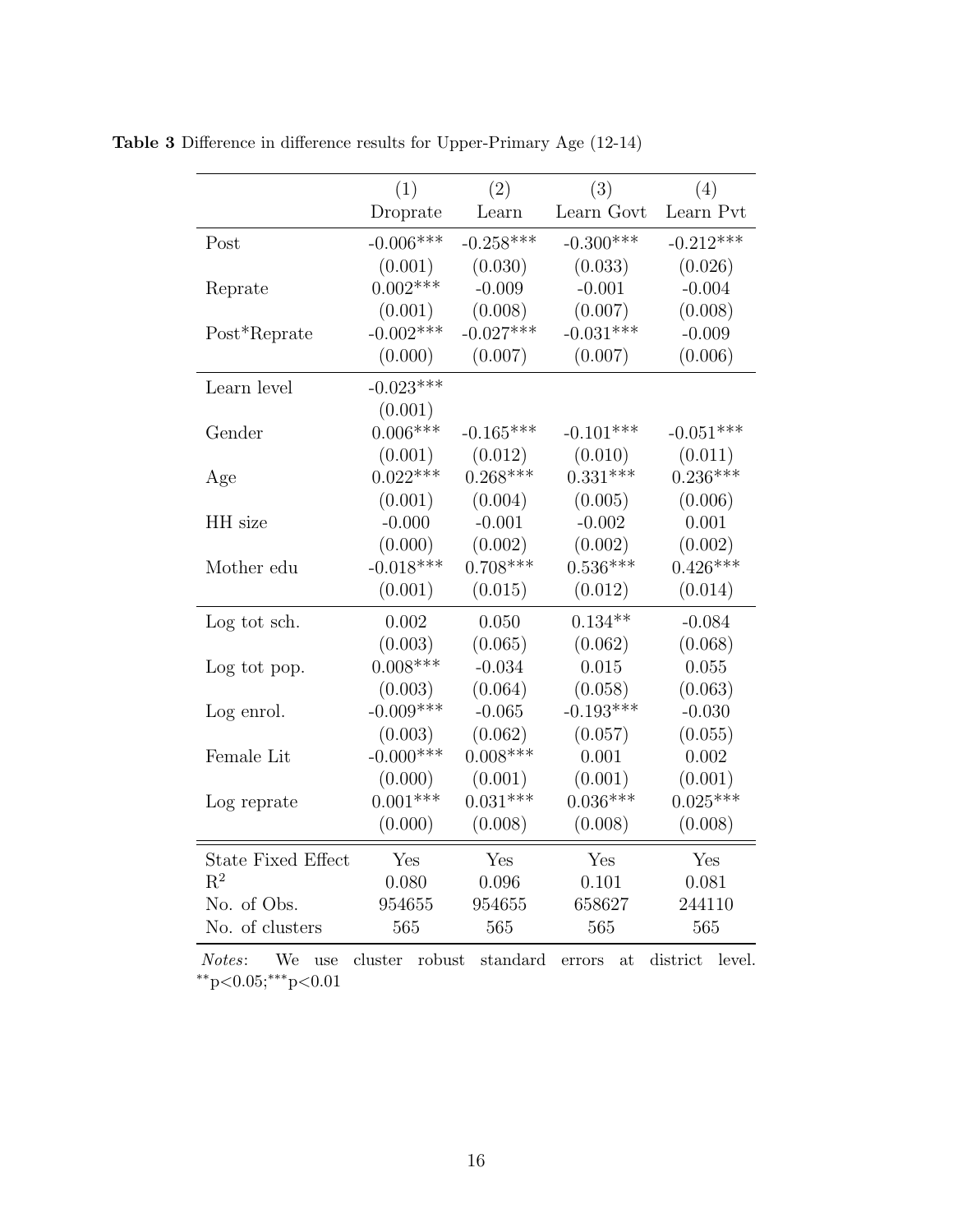|                           | (1)         | (2)         | (3)         | (4)         |
|---------------------------|-------------|-------------|-------------|-------------|
|                           | Dropout     | Learn       | Learn Govt  | Learn Pvt   |
| Post                      | $-0.001$    | $-0.214***$ | $-0.247***$ | $-0.163***$ |
|                           | (0.001)     | (0.032)     | (0.037)     | (0.030)     |
| Reprate                   | $0.001***$  | $-0.027***$ | $-0.022***$ | $-0.013$    |
|                           | (0.000)     | (0.008)     | (0.008)     | (0.008)     |
| Post*Reprate              | $-0.001***$ | $-0.000$    | 0.001       | $-0.003$    |
|                           | (0.000)     | (0.006)     | (0.007)     | (0.006)     |
| HH poor                   | $0.007***$  | $-0.283***$ | $-0.207***$ | $-0.177***$ |
|                           | (0.001)     | (0.021)     | (0.021)     | (0.020)     |
| Post*Hhpoor               | $-0.004***$ | $-0.039$    | $-0.044$    | $-0.019$    |
|                           | (0.001)     | (0.022)     | (0.025)     | (0.023)     |
| HHpoor*Reprate            | 0.000       | $0.015***$  | $0.016***$  | $0.013***$  |
|                           | (0.000)     | (0.004)     | (0.004)     | (0.005)     |
| Post*Reprate*HHpoor       | $-0.001**$  | $-0.019***$ | $-0.022***$ | $-0.016***$ |
|                           | (0.000)     | (0.005)     | (0.005)     | (0.005)     |
| Learn level               | $-0.022***$ |             |             |             |
|                           | (0.001)     |             |             |             |
| Gender                    | $0.006***$  | $-0.169***$ | $-0.109***$ | $-0.056***$ |
|                           | (0.001)     | (0.012)     | (0.011)     | (0.012)     |
| Age                       | $0.021***$  | $0.272***$  | $0.334***$  | $0.243***$  |
|                           | (0.001)     | (0.004)     | (0.006)     | (0.006)     |
| HH size                   | $-0.000$    | $-0.005***$ | $-0.007***$ | $-0.001$    |
|                           | (0.000)     | (0.002)     | (0.002)     | (0.002)     |
| Mother edu                | $-0.015***$ | $0.651***$  | $0.512***$  | $0.410***$  |
|                           | (0.001)     | (0.014)     | (0.012)     | (0.014)     |
| <b>State Fixed Effect</b> | Yes         | Yes         | Yes         | Yes         |
| $R^2$                     | 0.080       | $0.114\,$   | 0.113       | 0.093       |
| No. of Obs.               | 807785      | 807785      | 554979      | 210860      |
| No. of clusters           | 565         | 565         | 565         | 565         |

<span id="page-17-0"></span>Table 4 Heterogenous effect-HHpoor for Upper-Primary Age (12-14)

Notes: We use cluster robust standard errors at district level.  $*p<0.05; **p<0.01$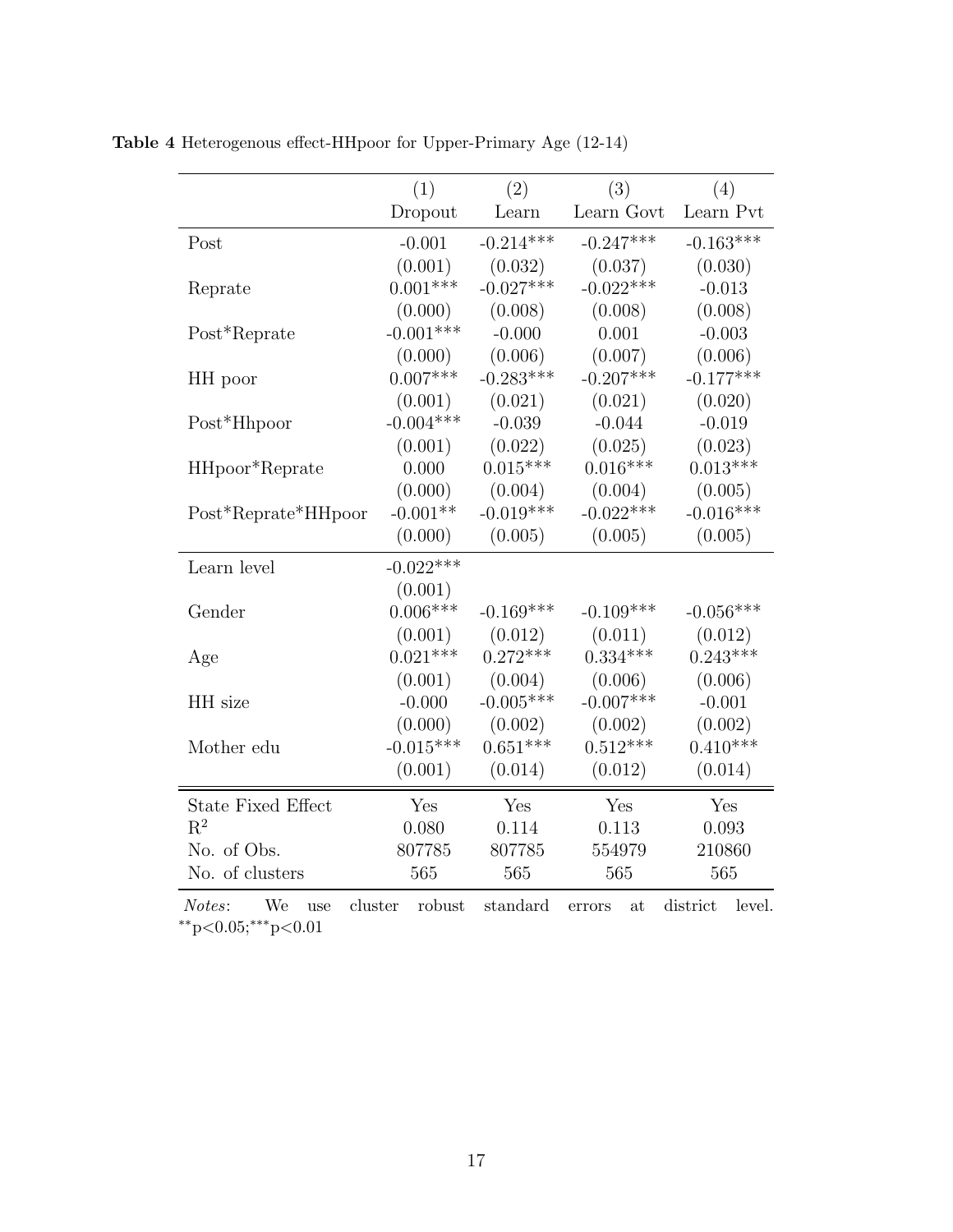|                           | (1)         | (2)         | (3)         | (4)         |
|---------------------------|-------------|-------------|-------------|-------------|
|                           | Dropout     | Learn       | Learn Govt  | Learn Pvt   |
| Post                      | $-0.006***$ | $-0.234***$ | $-0.272***$ | $-0.202***$ |
|                           | (0.001)     | (0.029)     | (0.033)     | (0.026)     |
| Reprate                   | $0.002***$  | $-0.013$    | $-0.004$    | $-0.009$    |
|                           | (0.000)     | (0.008)     | (0.007)     | (0.008)     |
| Post*Reprate              | $-0.002***$ | $-0.029***$ | $-0.033***$ | $-0.012**$  |
|                           | (0.000)     | (0.006)     | (0.007)     | (0.006)     |
| Female                    | $0.007***$  | $-0.186***$ | $-0.104***$ | $-0.093***$ |
|                           | (0.001)     | (0.018)     | (0.016)     | (0.021)     |
| Post*Female               | $-0.000$    | $-0.049***$ | $-0.055***$ | $-0.023$    |
|                           | (0.001)     | (0.015)     | (0.017)     | (0.021)     |
| Female*Reprate            | 0.000       | $0.010***$  | $0.006**$   | $0.013***$  |
|                           | (0.000)     | (0.003)     | (0.003)     | (0.004)     |
| Post*Reprate*Female       | $-0.000$    | 0.004       | 0.003       | 0.008       |
|                           | (0.000)     | (0.003)     | (0.003)     | (0.004)     |
| Learn level               | $-0.023***$ |             |             |             |
|                           | (0.001)     |             |             |             |
| Age                       | $0.022***$  | $0.268***$  | $0.331***$  | $0.237***$  |
|                           | (0.001)     | (0.004)     | (0.005)     | (0.006)     |
| HH size                   | $-0.000$    | $-0.001$    | $-0.002$    | 0.001       |
|                           | (0.000)     | (0.002)     | (0.002)     | (0.002)     |
| Mother edu                | $-0.018***$ | $0.708***$  | $0.536***$  | $0.426***$  |
|                           | (0.001)     | (0.015)     | (0.012)     | (0.014)     |
| <b>State Fixed Effect</b> | Yes         | Yes         | Yes         | Yes         |
| $\mathrm{R}^2$            | 0.080       | 0.096       | 0.102       | 0.082       |
| No. of Obs.               | 954655      | 954655      | 658627      | 244110      |
| No. of clusters           | 565         | 565         | 565         | 565         |

<span id="page-18-0"></span>Table 5 Heterogenous effect-Gender for Upper-Primary Age (12-14)

Notes: We use cluster robust standard errors at district level.  $*p<0.05; **p<0.01$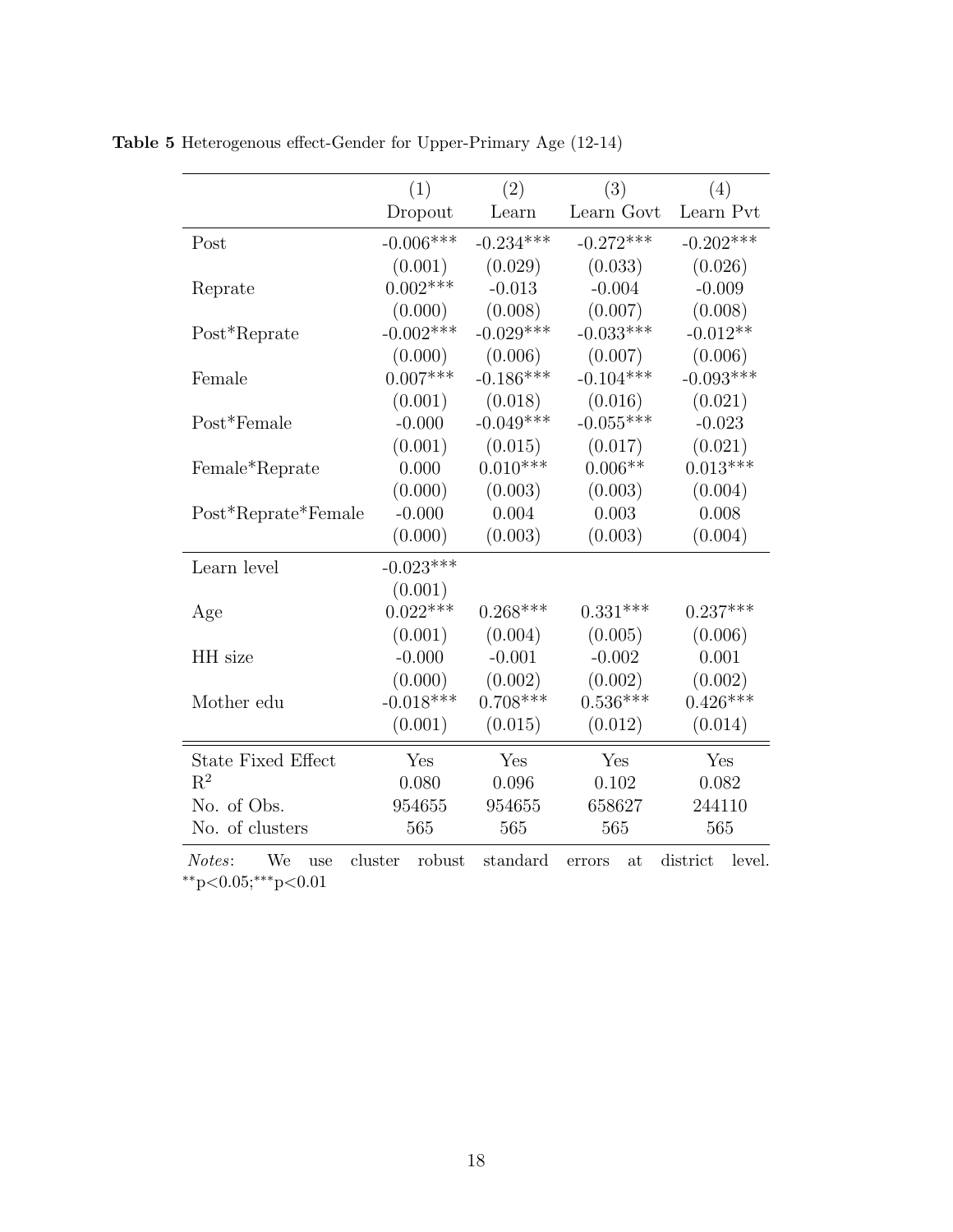# <span id="page-19-0"></span>B Figures



<span id="page-19-1"></span>Figure 1 Trends in average repetition rate from 2007-2014.



Figure 2 Trends in Difference in log repetition rate by treatment intensity: The figure compares the average marginal effect on log repetition rate for each year (2008-2014) between low and high repetition intensity districts. The base category is the 1st quartile and each line represents different intensity category (2nd 3rd and 4th quartile respectively). The shaded region is the year when nodetention policys was implemented.